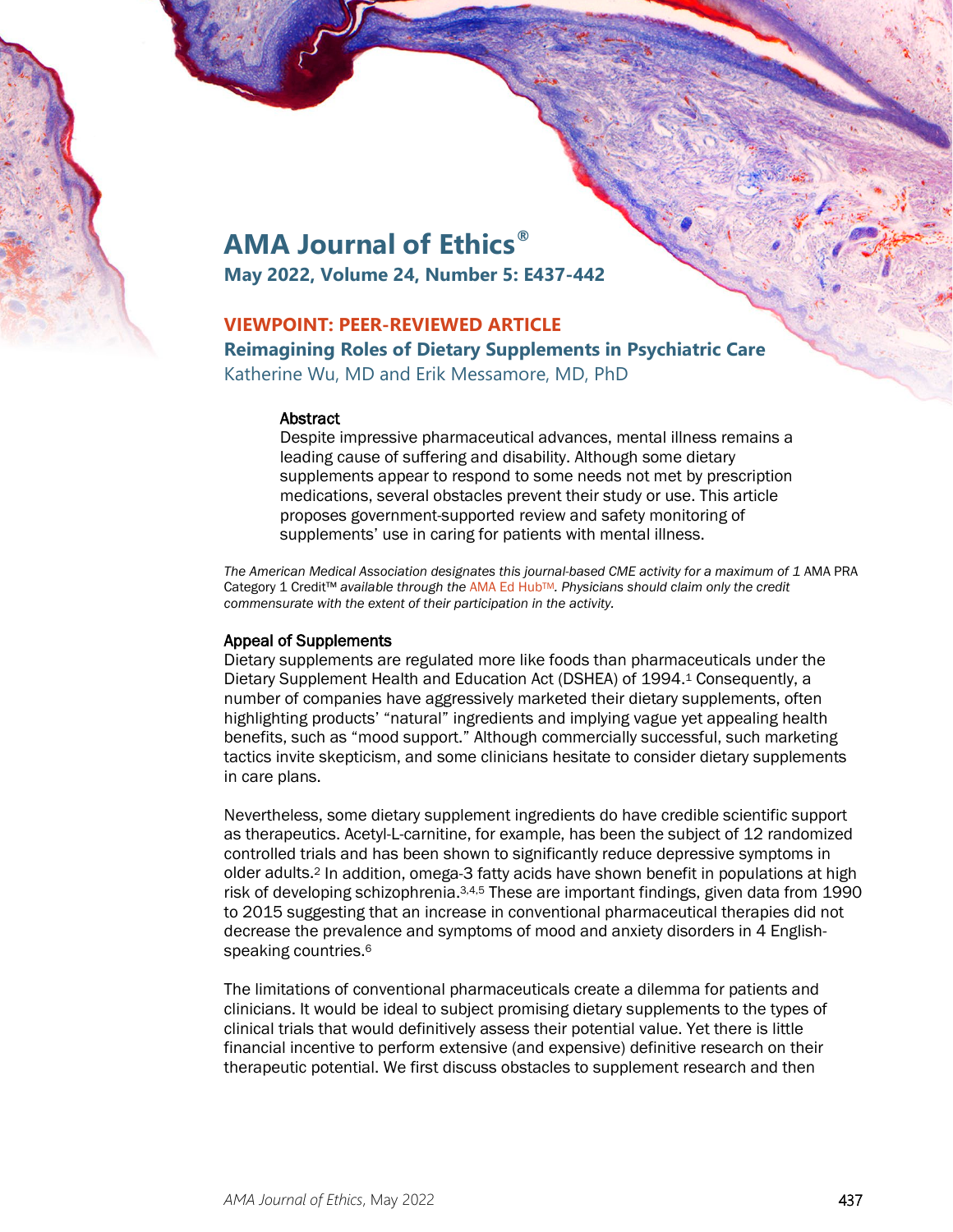propose government-supported review and safety monitoring of supplements' use to promote the greater good and minimize suffering.

#### Obstacles to Research

*Regulatory requirements.* Under existing regulations of the US Food and Drug Administration (FDA), manufacturers are not required to supply the FDA with evidence of the safety and efficacy of a dietary supplement for treatment of any disease, as they are for pharmaceuticals. Within the ClinicalTrials.gov database, as of August 24, 2021, a search for the terms "acetyl-L-carnitine" and "depression" generated 3 results, while a search for "escitalopram" (a serotonin reuptake inhibitor) and "depression" generated 238 results.7 Fewer researchers are invested in studying the efficacy and safety profiles of supplements without this infrastructure. Furthermore, the DSHEA effectively proclaimed that supplements do not need to be registered or approved by the FDA for production and sale.1

The DSHEA also has downstream effects. Lack of FDA registration or review is a disincentive for clinicians to consider dietary supplements in treating patients. Many prescribers look to the FDA for [guidance on safe treatment](https://journalofethics.ama-assn.org/article/antidepressants-and-fdas-black-box-warning-determining-rational-public-policy-absence-sufficient/2012-06) and thus are wary and skeptical of the benefits of "off-label" interventions like dietary supplements. Without authoritative regulation, many supplements will be regarded by clinicians as unregulated and outside their scope of practice. Clinicians might feel uneasy about assessing the risks and benefits of dietary supplements without FDA review and approval, which, for drugs, often requires clear delineation of indications and risks.

*Lack of incentives*. It is uncommon for insurance companies to cover dietary supplements unless there is extensive scientific evidence of proven health benefits (eg, folic acid for prenatal care, calcium and vitamin D for osteoporosis).8 Pharmaceutical companies and researchers are not incentivized to prove the efficacy of dietary supplements due to limitations of patent law.9 Intellectual property rights are granted to pharmaceutical companies to hold a temporary monopoly on innovative drugs, which enables the company to [set prices high enough](https://journalofethics.ama-assn.org/article/pricing-cancer-drugs-when-does-pricing-become-profiteering/2015-08) to recover development costs, fund future research, and ensure the business survival of the company.9 The nature of dietary supplements, however, makes it difficult to label any composition as a true innovative discovery and for companies to gain intellectual property rights. A discovery within the supplement industry entails (1) isolation of an active ingredient from an already known food to create a supplement with a previously unknown beneficial effect or (2) production of a health-promoting supplement with a novel combination of active and/or inert ingredients in a previously unknown manner.<sup>10</sup> The rarity of innovative discovery discourages manufacturers from conducting trials, and some studies of dietary supplements' ingredients are limited to case reports or small clinical trials typically conducted by independent research groups with limited funding.

More research should be directed toward elucidating the small amount of already existing data on supplements' adverse effects. Some ingredients, for example, can affect cytochrome P450 enzymes activity in the liver and alter serum levels of other pharmaceuticals, which in turn can affect the action of drugs with a narrow therapeutic index (blood thinners, for example).11 Excessive intake of some nutrients, especially those in fortified foods, in conjunction with intake of nutraceuticals, may lead to toxic blood levels of bioactive ingredients—vitamins A and D, for instance.11 Greater knowledge of supplements would promote well-informed prescribing practices.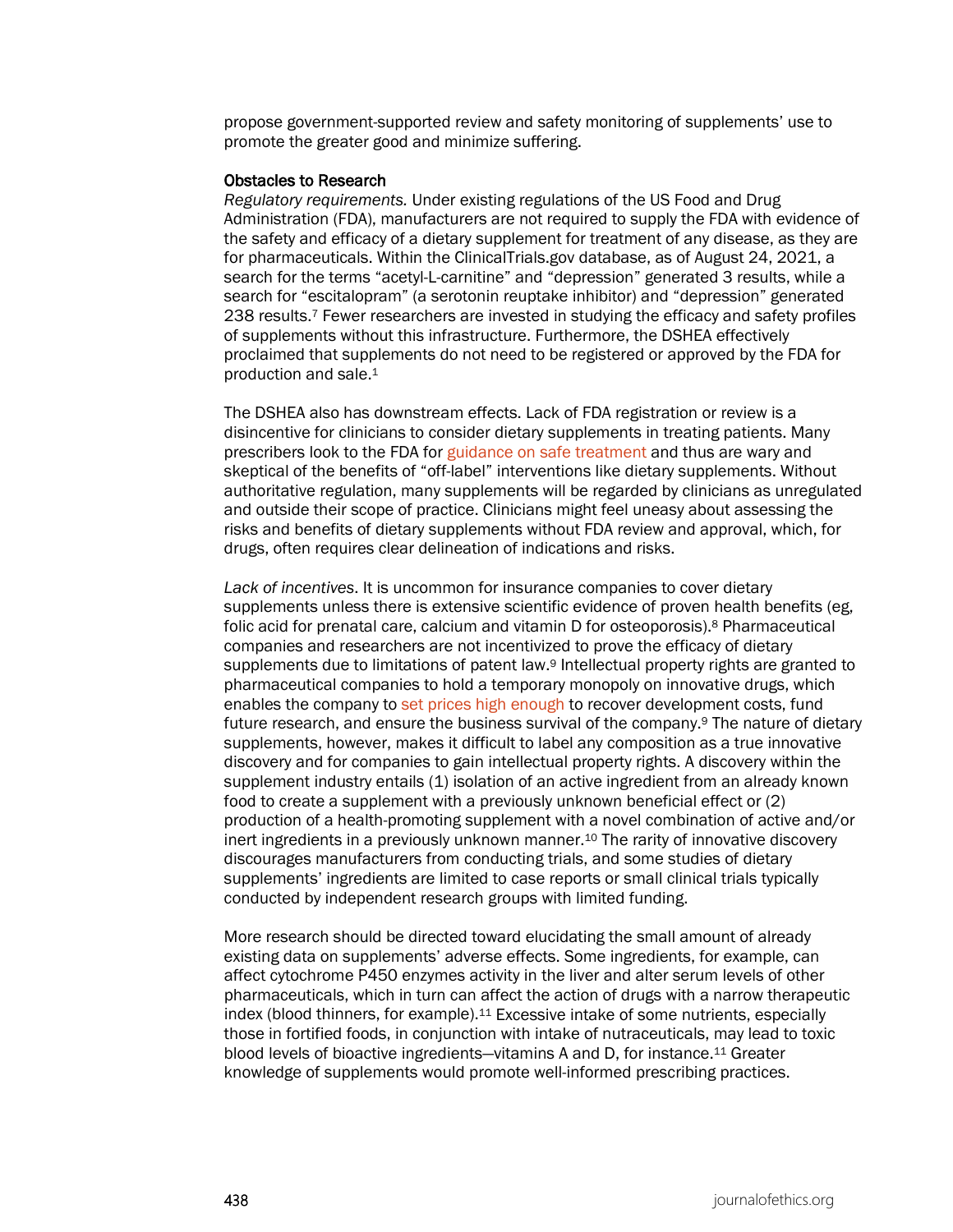#### Gaining Knowledge

Although large, systematic clinical trials on dietary supplements may be lacking, clinicians can gather knowledge about them from other sources. Case reports, retrospective or prospective trials, and open-label trials can provide some clues about the possible efficacy and risks of such products. Even a collection of case reports on a particular supplement might convince some clinicians to accept that use of that supplement is associated with particular side effects or health benefits. For example, the cessation of side effects once supplement use stops would support an association between the side effects and use of that supplement. Case reports and small studies, unlike trials sponsored by large institutions and companies, involve fewer significant conflicts of interest that can influence study design. Cases can also provide insights that might be lost or overlooked in randomized controlled trials.12,13,14 The Office of Dietary Supplements at the National Institutes of Health currently compiles fact sheets on dietary supplements and disseminates information about cases and small studies.15,16 When large-scale clinical trial data are lacking, it is still possible to evaluate a supplement.

#### Need for Review and Data

In what follows, we argue that establishing a review entity and prescribers' database would promote the greater good (ie, utility<sup>17</sup>) and minimize suffering. For dietary supplements with a stock of convincing evidence, a reviewing body could help achieve these goals by "certifying" widely available and low-cost dietary supplements to treat psychiatric ailments. A reviewing body with governmental authority would thus support the scientific legitimacy of companies' claims about dietary supplements that have been certified. Such a reviewing body would help consumers understand how dietary supplements can be used to improve mental health and how to make informed choices about dietary supplements. It would also provide patients a sense of security in knowing which dietary supplements were recognized by the group and for which supplements the benefits outweighed the risks in patient cases.

Germany has established such infrastructure to approve dietary supplements for medical use.18 German Commission E, a surveillance body that was founded in 1978, has helped supplements become integrated into conventional medicine. The commission is tasked with banning risky supplements from the market and compiling information on approved supplements into monographs for the public. By giving supplements official recognition like conventional treatments for psychiatric disorders, Germany has expanded the utility of dietary supplements for its citizens. Most notably, herbal supplements make up 30% of all pharmaceutical sales in Germany, more than half of which are paid for by health insurance.<sup>18</sup> The system, however, is far from perfect, with critics lamenting that the monographs of herbal drugs lack scientific evidence to back claims.19

Other models for expanding the utility of supplements exist besides reviewing bodies. For example, a governmental agency could be empowered to create a "certified supplement" program following the model of the US Department of Agriculture's National Organic Program,20 which sets standards for production and labeling of products. A third avenue would be for private third-party entities to set standards for the composition and production methods of supplements. In this model, natural product or supplement manufacturers would submit to inspection to receive third-party accreditation (like the Joint Commission model for hospital quality assurance21). Our ideal accreditation system would likely assume the third-party model of the Joint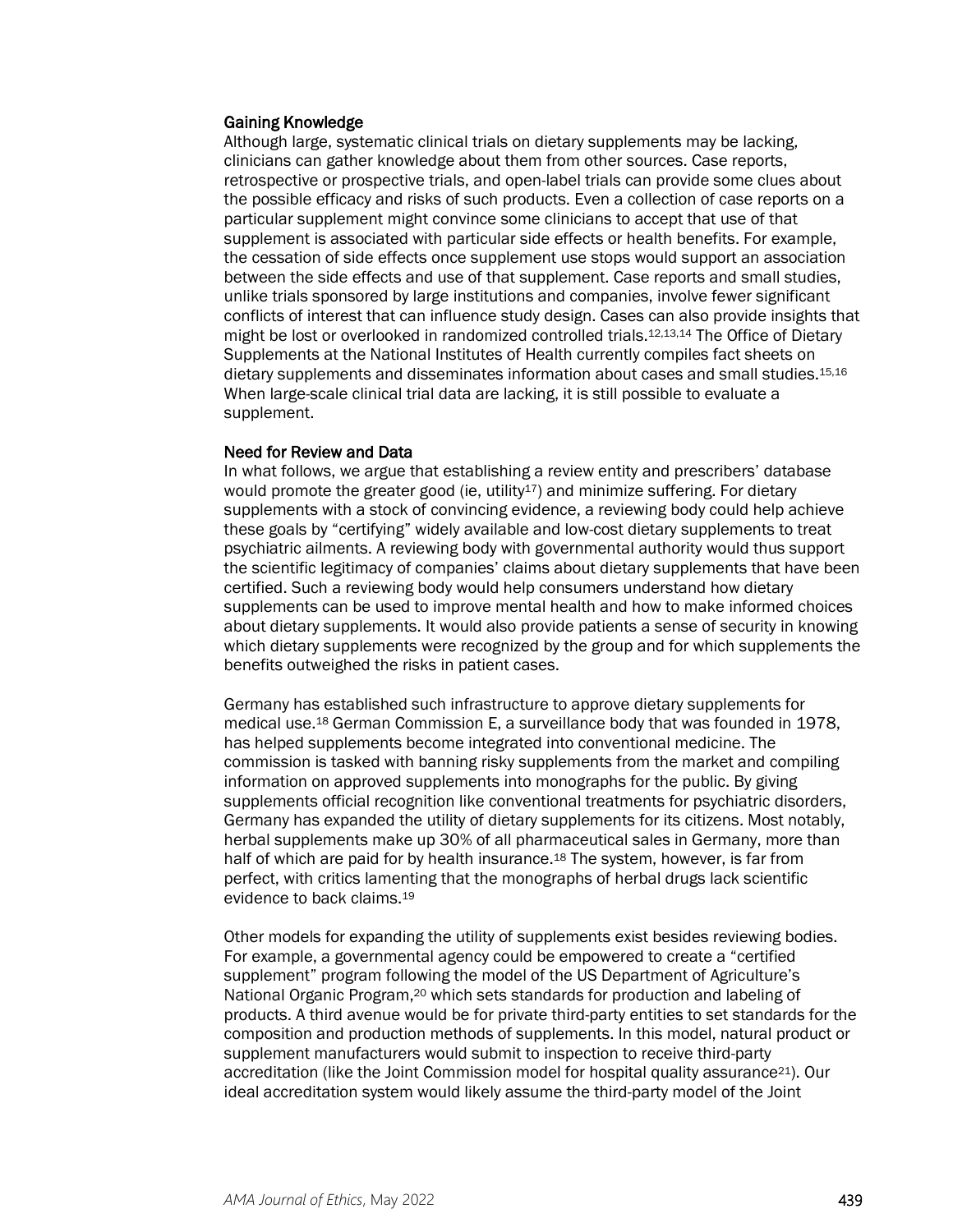Commission, which would have greater flexibility to change procedures and staff in comparison to government organizations. However, it was only 14 years after the Joint Commission's inception in 1951 that the government recognized that its accreditation practices met Medicare Conditions of Participation.22 Unlike a nonprofit organization such as the Joint Commission, a governmental reviewing body would have the recognized legitimacy even with early implementation. Finally, we would like dietary supplements to be of similar status to pharmaceuticals, in that manufacturers are required to provide evidence of a drug's safety and effectiveness to the FDA for approval. A governmental reviewing body would transfer the goal of adducing highquality evidence from clinical and academic settings to the dietary supplement industry.

#### **Conclusion**

Current regulations for approval and marketing of pharmaceuticals in the United States exclude dietary supplements, thereby removing financial incentives for manufacturers to conduct the large, randomized controlled trials required for approval of pharmaceuticals. This paper has discussed regulatory changes that could assist patients and clinicians in making personalized health care decisions about the potential benefits and risks of dietary supplements as part of treatment. Despite breathtaking developments in psychopharmacology over the last 60 years, mental illness remains a leading cause of disability.23 Considering this substantial unmet need, it is important for clinicians to consider all reasonable options when caring for patients and for policymakers likewise when reviewing regulations. Evidence-based psychotherapies are broadly underutilized,2 and existing data suggest that some dietary supplements are potentially useful and relatively safe.2,3,4,5,24,25,26,27

#### **References**

- 1. Dietary Supplement Health and Education Act, Pub L No. 103-417, 108 Stat 4325 (1994).
- 2. Veronese N, Stubbs B, Solmi M, Ajnakina O, Carvalho AF, Maggi S. Acetyl-Lcarnitine supplementation and the treatment of depressive symptoms: a systematic review and meta-analysis. *Psychosom Med*. 2018;80(2):154-159.
- 3. Hsu MC, Huang YS, Ouyang WC. Beneficial effects of omega-3 fatty acid supplementation in schizophrenia: possible mechanisms. *Lipids Health Dis*. 2020;19(1):159.
- 4. Bozzatello P, Rocca P, Mantelli E, Bellino S. Polyunsaturated fatty acids: what is their role in treatment of psychiatric disorders? *Int J Mol Sci*. 2019;20(21):5257.
- 5. Madireddy S, Madireddy S. Regulation of reactive oxygen species-mediated damage in the pathogenesis of schizophrenia. *Brain Sci*. 2020;10(10):742.
- 6. Jorm AF, Patten SB, Brugha TS, Mojtabai R. Has increased provision of treatment reduced the prevalence of common mental disorders? Review of the evidence from four countries. *World Psychiatry*. 2017;16(1):90-99.
- 7. ClinicalTrials.gov. Accessed August 24, 2021. [https://clinicaltrials.gov](https://clinicaltrials.gov/)
- 8. Gardner R. Out of reach? Will the public get greater or less access to dietary supplements? *Nutritional Outlook*. April 15, 2021. Accessed January 4, 2022. [https://www.nutritionaloutlook.com/view/out-of-reach-will-the-public-get-greater](https://www.nutritionaloutlook.com/view/out-of-reach-will-the-public-get-greater-or-less-access-to-dietary-supplements)[or-less-access-to-dietary-supplements](https://www.nutritionaloutlook.com/view/out-of-reach-will-the-public-get-greater-or-less-access-to-dietary-supplements)
- 9. Hickey KJ, Ward EH, Shen WW. Drug pricing and intellectual property: a legal overview for the 116th Congress. Congressional Research Service; 2019. Accessed January 4, 2022. <https://crsreports.congress.gov/product/pdf/R/R45666>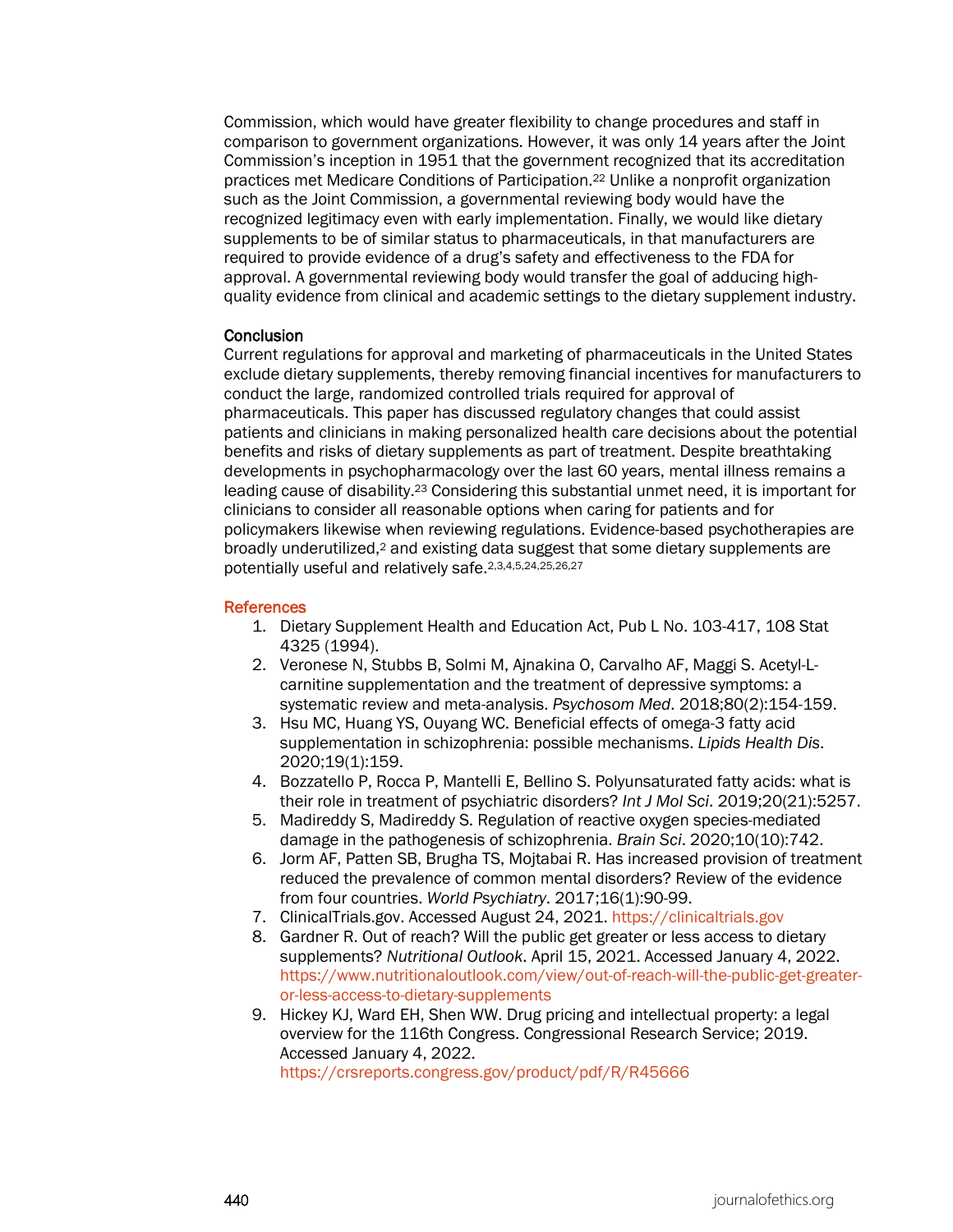- 10. Chong LK, Udell LJ, Downs BW. Intellectual property, branding, trademark and regulatory approvals in nutraceuticals and functional foods. In: Bagchi, D, ed. *Nutraceutical and Functional Food Regulations in the United States and Around the World*. 2nd ed. Elsevier; 2008:405-416.
- 11. Ronis MJJ, Pedersen KB, Watt J. Adverse effects of nutraceuticals and dietary supplements. *Annu Rev Pharmacol Toxicol*. 2018;58(1):583-601.
- 12. Browman GP. Essence of evidence-based medicine: a case report. *J Clin Oncol*. 1999;17(7):1969-1973.
- 13. Clark LL. The value of the case report in the age of evidence-based medicine. *Pain Med*. 2011;12(5):692-694.
- 14. Flood LM, Kenyon G. The ENT case report in the era of evidence-based medicine: a defence and a guide. *J Laryngol Otol*. 2009;123(1):1-3.
- 15. Dwyer JT, Coates PM. Why Americans need information on dietary supplements. *J Nutr*. 2018;148(suppl 2):1401S-1405S.
- 16. Dietary supplement fact sheets. Office of Dietary Supplements, National Institutes of Health. Accessed December 9, 2021. <https://ods.od.nih.gov/factsheets/list-all/>
- 17. Johnston D. The emergence of utility. In: Johnston D. *A Brief History of Justice*. John Wiley-Blackwell;2011:116-141.
- 18. Marty AT. Review of *The Complete German Commission E Monographs: Therapeutic Guide to Herbal Medicines*. *JAMA*. 1999;281(19):1852-1853.
- 19. Meyer HS, Eldredge JD, Hogan R. PDR for herbal medicines. Editorial. *JAMA*. 1999;281(19):1853-1854.
- 20. National Organic Program. Agricultural Marketing Service. US Department of Agriculture. Accessed December 18, 2021. [https://www.ams.usda.gov/about](https://www.ams.usda.gov/about-ams/programs-offices/national-organic-program)[ams/programs-offices/national-organic-program](https://www.ams.usda.gov/about-ams/programs-offices/national-organic-program)
- 21. What is accreditation? Joint Commission. Accessed December 9, 2021. [https://www.jointcommission.org/accreditation-and-certification/become](https://www.jointcommission.org/accreditation-and-certification/become-accredited/what-is-accreditation/)[accredited/what-is-accreditation/](https://www.jointcommission.org/accreditation-and-certification/become-accredited/what-is-accreditation/)
- 22. Lohr KN, ed; Institute of Medicine. *Medicare: A Strategy for Quality Assurance. Volume II: Sources and Methods*. National Academy Press; 1990.
- 23. Depression. World Health Organization. September 13, 2021. Accessed December 9, 2021. [https://www.who.int/news-room/fact](https://www.who.int/news-room/fact-sheets/detail/depression)[sheets/detail/depression](https://www.who.int/news-room/fact-sheets/detail/depression)
- 24. Deepmala, Slattery J, Kumar N, et al. Clinical trials of N-acetylcysteine in psychiatry and neurology: a systematic review. *Neurosci Biobehav Rev*. 2015;55:294-321.
- 25. Dome P, Tombor L, Lazary J, Gonda X, Rihmer Z. Natural health products, dietary minerals and over-the-counter medications as add-on therapies to antidepressants in the treatment of major depressive disorder: a review. *Brain Res Bull*. 2019;146:51-78.
- 26. Saeed SA, Bloch RM, Antonacci DJ. Herbal and dietary supplements for treatment of anxiety disorders. *Am Fam Physician.* 2007;76(4):549-556.
- 27. Strzelecki D, Urban-Kowalczyk M, Wysokiński A. Serum levels of interleukin 6 in schizophrenic patients during treatment augmentation with sarcosine (results of the PULSAR study). *Hum Psychopharmacol*. 2018;33(2):e2652.

Katherine Wu, MD is an intern physician at OhioHealth Riverside Methodist Hospital in Columbus, Ohio, who will go on to pursue a psychiatry residency at the University of Virginia. Her career interests include women's mental health, intergenerational trauma, and consultation-liaison psychiatry.